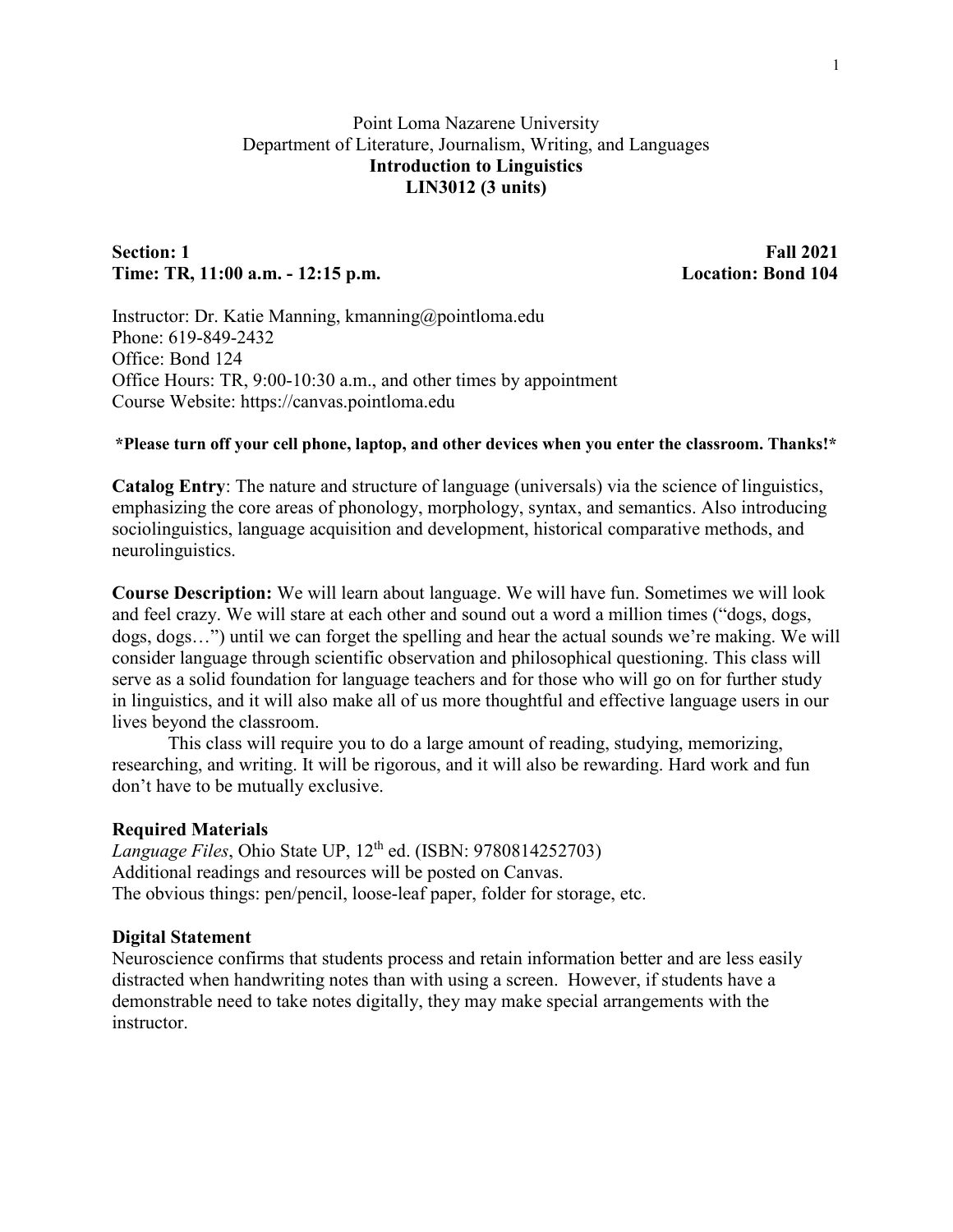**Diversity Statement:** Point Loma Nazarene University is committed to diversity in the classroom, in its publications and in its various organizations and components. Faculty and staff recognize that the diverse backgrounds and perspectives of their colleagues and students are best served through respect toward gender, disability, age, socioeconomic status, ethnicity, race, culture and other personal characteristics. In addition, the Department of Literature, Journalism, Writing, and Languages is committed to taking a leadership position that calls for promoting a commitment to diversity in and out of the classroom and in the practices of writing, journalism, and the study of literature and languages.

| By the end of this course, you | <b>Related IDEA Outcomes</b>   | Assignments                  |
|--------------------------------|--------------------------------|------------------------------|
| should be able to              |                                |                              |
| Demonstrate basic              | Gaining factual knowledge      | Readings, Practice, Quizzes, |
| competency in the nature and   |                                | Nerdy Language Cartoon,      |
| use of language: basic speech  | Gaining a broader              | Research Paper, Exams, Class |
| sounds, syllable structure,    | understanding and              | <b>Discussions</b>           |
| word formation, grammar        | appreciation of                |                              |
| systems, language acquisition  | intellectual/cultural activity |                              |
| and variation, historical      |                                |                              |
| aspects of language change     |                                |                              |
| Conduct research and write     | Developing skill in expressing | <b>Research Paper</b>        |
| knowledgeably about the        | myself orally or in writing    |                              |
| nature and use of language     |                                |                              |
|                                | Developing specific skills,    |                              |
|                                | competencies, and points of    |                              |
|                                | view needed by professionals   |                              |
|                                | in the field most closely      |                              |
|                                | related to this course         |                              |
| Use your basic competency in   | Gaining factual knowledge      | Mini-Presentation, Research  |
| the nature and use of language |                                | Paper, Class Discussions     |
| to teach others about language | Developing skill in expressing |                              |
|                                | myself orally or in writing    |                              |

## **Course Learning Outcomes**

## CLASS POLICIES

Grade Distribution: In order to receive credit for the course, all of the following must be completed.

| Practice & Quizzes     | $20\% \sim 100$ pts  |
|------------------------|----------------------|
| Mini-Presentation      | $5\% - 25$ pts       |
| Nerdy Language Cartoon | $5\% - 25$ pts       |
| <b>Research Paper</b>  | $20\% - 150$ pts     |
| Midterm Exam           | $20\% - 100$ pts     |
| Final Exam             | $20\% - 100$ pts     |
| Total                  | $100\% \sim 500$ pts |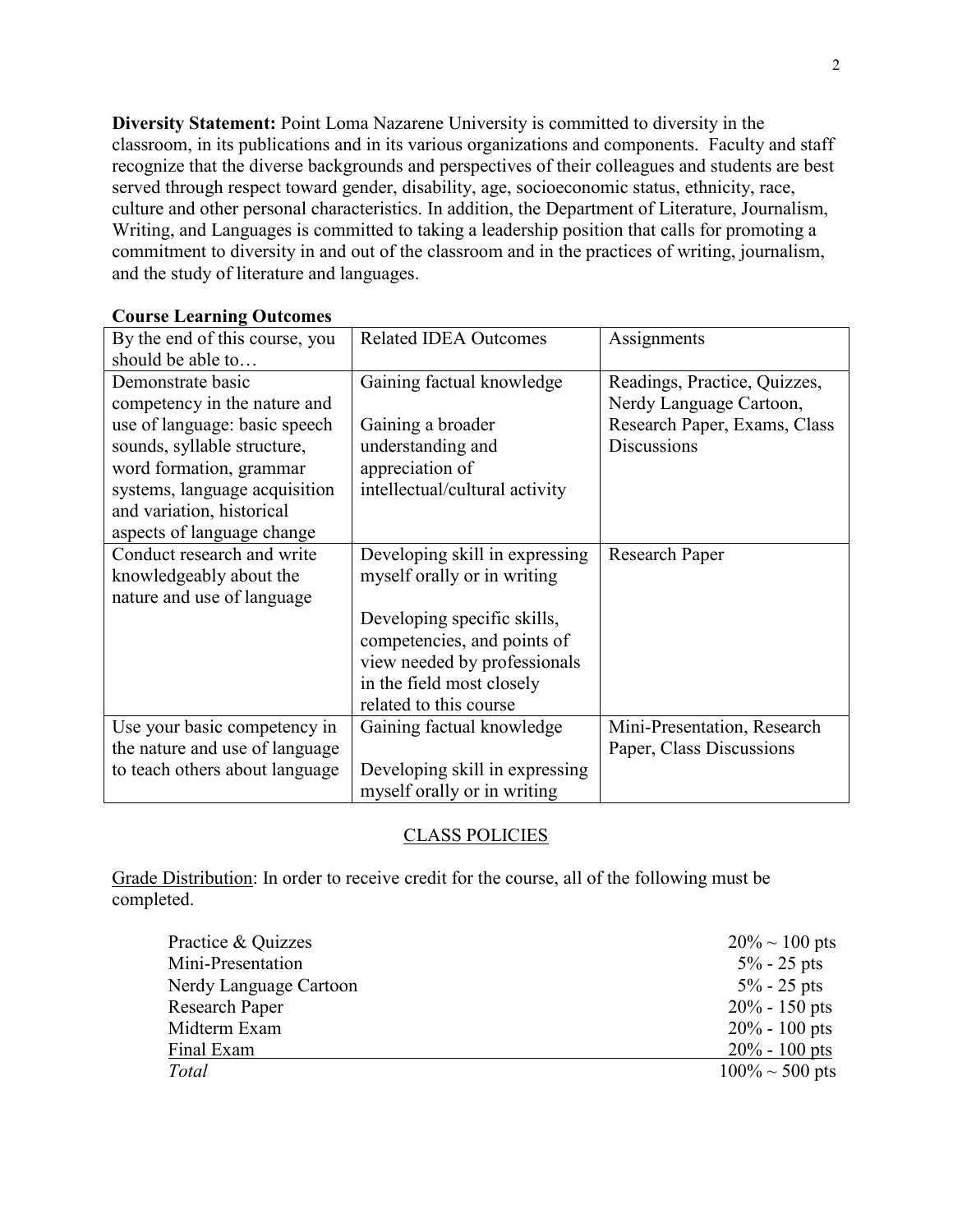Grading Scale & Definitions:

| A: $93-100\%$   | $B - 80 - 82$     | D+: $67-69$   |
|-----------------|-------------------|---------------|
| A-: 90-92       | $C_{\pm}$ : 77-79 | D: 63-66      |
| $B^{+}$ : 87-89 | $C: 73-76$        | D-: $60-62$   |
| $B: 83-86$      | $C = 70-72$       | $F:$ below 60 |

 $A =$  Phenomenal work that far exceeds the minimum requirements of the assignment; excellent logic, structure, and organization; virtually no grammar and punctuation errors.

 $B = Good$  work that exceeds the minimum requirements of the assignment; no major problems with logic, structure, and organization; very few grammar and punctuation errors.

 $C =$  Average work that meets the minimum requirements of the assignment; may have minor problems with logic, structure, and organization; may have some grammar and punctuation errors.

 $D =$  Poor work that does not fully meet the minimum requirements of the assignment; may have some problems with logic, structure, and organization; grammar and punctuation errors may hinder meaning.

 $F =$  Poor work that does not fulfill the assignment; may have serious problems with logic, structure, and organization; grammar and punctuation errors may obscure meaning.

Attendance & Participation: Because discussion will be an important part of our class, your regular attendance and participation are required for you to be successful. Your first two absences will not count against your grade, but use them wisely. For each additional absence, your total grade will be lowered by 5%; if you miss class more than 4 times (over 2 weeks), you will automatically fail this course. Coming to class unprepared, staring at a screen, or being disruptive in class will also count as an absence. If you already know that you'll be missing many classes due to some pre-existing schedule conflict, you should not take this course at this time. Also, since arriving late to class is distracting to your classmates (and to me), you are expected to arrive on time. Two late arrivals will count as one absence. Truly perfect attendance (with no tardies or absences of any kind—you were literally present for all of every class meeting) will earn you 1% of extra credit at the end of the semester.

Readings: Readings are due on the date they're listed in the course outline. Always bring your copy of the assigned reading to class with you for use in discussion. Read actively and make notes directly on the text and/or on the side.

Quizzes: On days when reading assignments are due, I may give brief quizzes at the very beginning of class. Some will be scheduled; some may be surprises. They will often require short answers to a few questions, but they might occasionally require a longer answer to one question (in the form of a short essay). This will motivate you to do the assigned reading, and it is extra incentive to get to class on time. These quizzes cannot be made up later. You should keep all quizzes in a notebook or a folder, along with all of your class notes and other assignments. **Save everything** throughout the semester so that you can look back on previous work and build upon it. This will also allow you to keep track of your grade in the class and to ensure that my final calculations are accurate.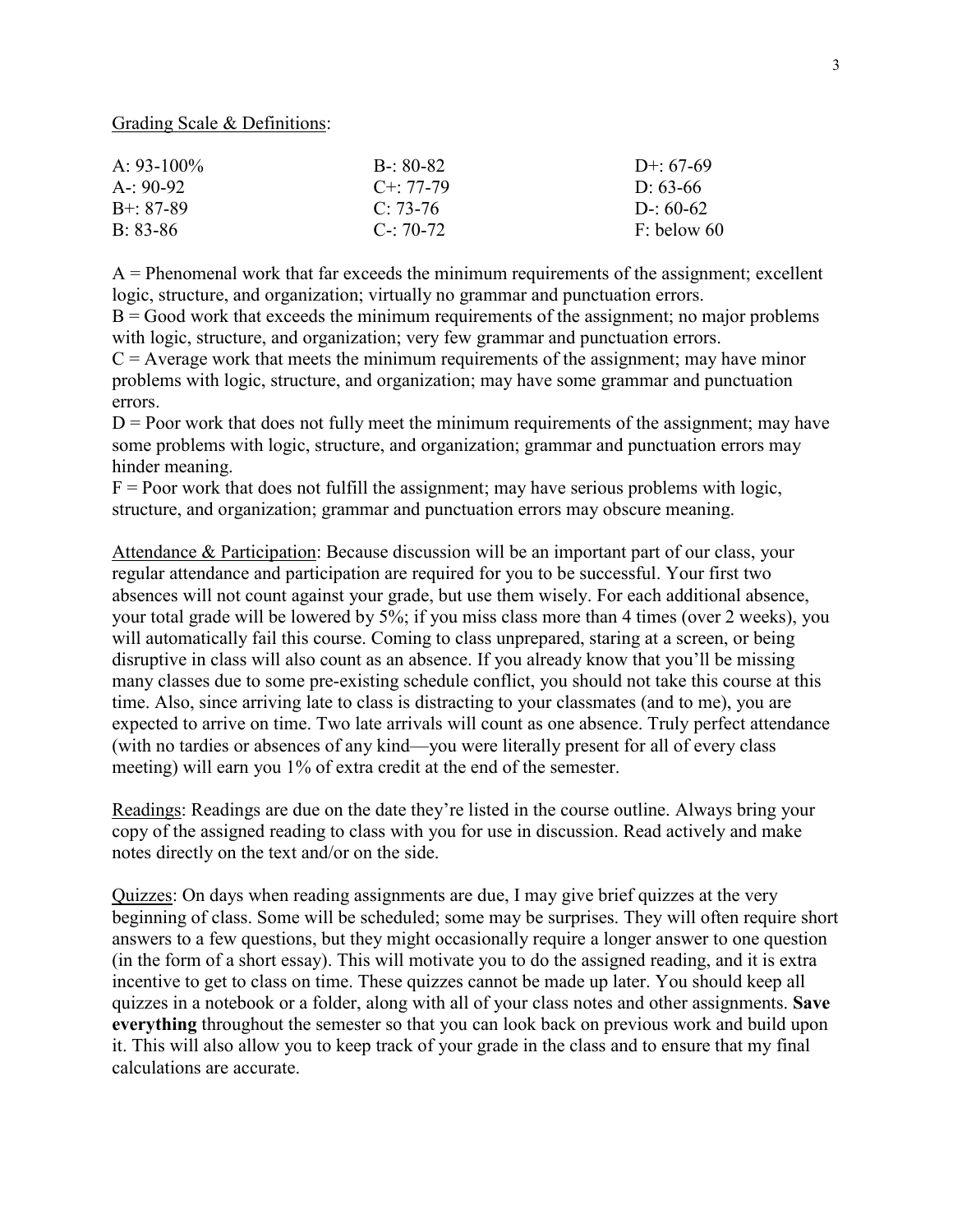Practice: For each chapter, you will complete selected practice questions from the textbook. I will assign these as we go along, announcing them during the class period before they are due. These should be completed to the best of your ability by the beginning of class on the day they are due. Some of these problems will require that you work them out in pencil and by hand, but type if you can. I will select students at random to share answers as we go over these in class, and we will work through especially tough problems together in class. Completion, effort, and class participation will count for something; more important than simply having the right answer is learning how to think and work through the process to get to the answer.

Mini-Presentation: We will often open our class meetings with mini-presentations. On your assigned day, please come to class prepared to share something interesting and language related. This could be something that you've observed and analyzed yourself (such as a roommate's interesting speech pattern from a regional dialect or a song lyric), or it could be something that you found elsewhere (such as an NPR article about language use). It might require a little research. This presentation need not be formal, but it should be concise (under 5 minutes), wellprepared, and *engaging*. Use of media, handouts, or other visual/auditory aides is encouraged.

Nerdy Language Cartoon: Look at the beginning of chapters 3 and 10 in our text book. Go ahead. I'll wait… See how each chapter uses a nerdy language cartoon to introduce the topic of that chapter? I would like for you to make one of your own. It's okay if your platypus looks more like a duck. I don't have great drawing skill either. However, you should take the time to think of something clever and to present it as well as you can (a.k.a. don't scribble something down five minutes before it's due). Your final draft may be digitally designed and printed or neatly hand drawn. Along with your cartoon, turn in a 1-page artist's statement explaining what you did and why. Your cartoon shouldn't totally depend on this statement; this is just your chance to show me that you did thoughtful work. The point of this assignment overall is to allow you to dissect some feature of language in a fun, playful way.

Research Paper: Early in the semester, you will choose a topic that you're curious about and form a research question to guide you in your quest for information. I will be available to help you along the way, but this paper will be mostly self-motivated. Make sure you choose something you're truly curious about so that the research process will be interesting and enjoyable for you. You will receive more detailed instructions for this assignment in class.

Midterm & Final Exams: You will take a midterm exam and a final exam to demonstrate your knowledge of important concepts covered in our class. If you read closely and take notes in class regularly, you should have no problem passing. **If you do not take both of these exams, you will automatically fail the course.**

Due Dates: Dates when assignments are due are listed on the attached course outline; all written assignments are due at the beginning of class. I highly encourage you to visit with me one-onone during office hours to run topics, thesis statements, or drafts by me. Once an assignment receives a grade, there will be no further opportunities to revise for a new grade. **Late work is not acceptable.** If unusual circumstances will keep you from completing an assignment on time, please make arrangements with me for an extension BEFORE the due date (or if you wake up sick, please email me ASAP with your assignment so it will not be counted late). Special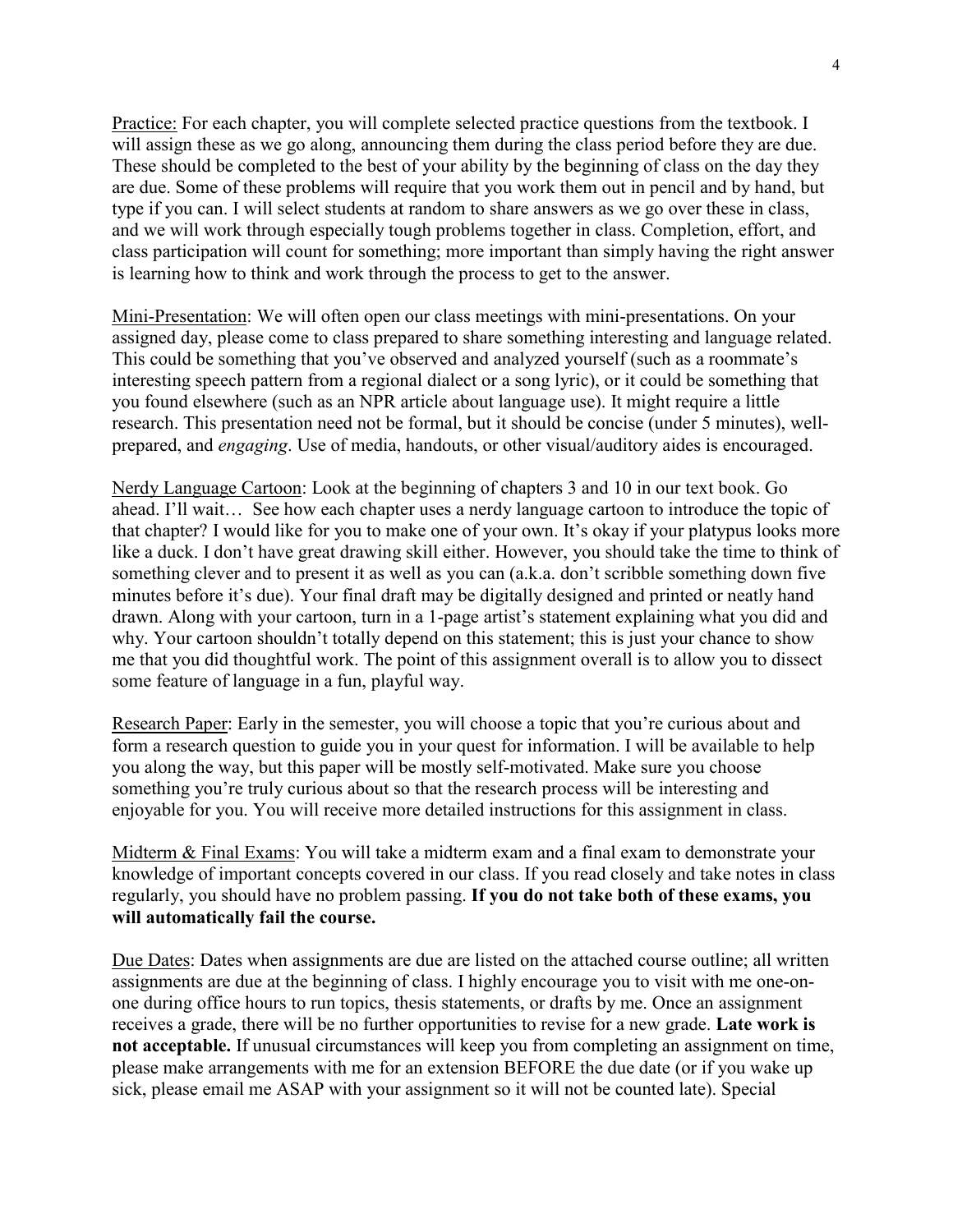arrangements can only be made in advance, not after a due date, except in the case of a real emergency. Please complete all readings on time as well. All coursework must be completed by the end of our final exam period.

Paper Format: All papers must be typed, double-spaced, in 12-point Times New Roman font, with one-inch margins, and in MLA format. See the MLA Format handout on Canvas for specific formatting guidance. Electronic submissions will not be accepted, except when approved by me or as required by the assignment.

Student-Directed Conferences: During the semester, you will meet with me one-on-one to discuss your writing, reading, or whatever else you'd like. The dates for these conferences are on the course outline. Feel free to meet with me more often than this!

Extra Credit: You may earn extra points in two ways (in addition to perfect attendance):

- 1. Visit the Tutorial Center to get extra feedback on a paper or to get extra instruction on grammar and punctuation. Turn in a brief write-up explaining what you worked on, with whom, when, and how it has affected your writing. Turn this in with your assignment for a 2% grade boost on that assignment.
- 2. Language-related events go on frequently at PLNU and in our larger San Diego community. Attend an author lecture, reading, or workshop and write a 1-2 page critical reflection over what was said and how it connects with what you're learning about the nature and use of language. Due within one week of the event. This will earn you a 1% grade boost in the class (up to 2 times).

Canvas: A copy of this syllabus and assignments for our course are online at https://canvas.pointloma.edu. You can access these course materials through the portal using your PLNU username and password.

PLNU Email: Your PLNU email account should be checked often. This is the way that I will most frequently communicate with you outside of class, and it's also the way the university distributes important information.

Inclusive Language Statement: Because language is powerful and shapes the way we think, all public language used in this course, including written and spoken discourse, will be inclusive. This standard is outlined by all major academic style guides, including MLA, APA, and Chicago, and is the norm in university-level work. See ["Appropriate Language"](https://owl.purdue.edu/owl/general_writing/academic_writing/using_appropriate_language/index.html) at *The Purdue OWL* and CSU's [Diversity Style Guide.](https://www2.calstate.edu/csu-system/csu-branding-standards/editorial-style-guide/Pages/diversity-style-guide.aspx)

Public Discourse: Much of the work we will do in this class is cooperative. You should think of all your writing and speaking for and in class as public, not private, discourse. By continuing in this class, you acknowledge that your work will be viewed by others in the class.

> *This syllabus is a contract. If you continue in this course, then you agree to comply with the class policies as stated here.*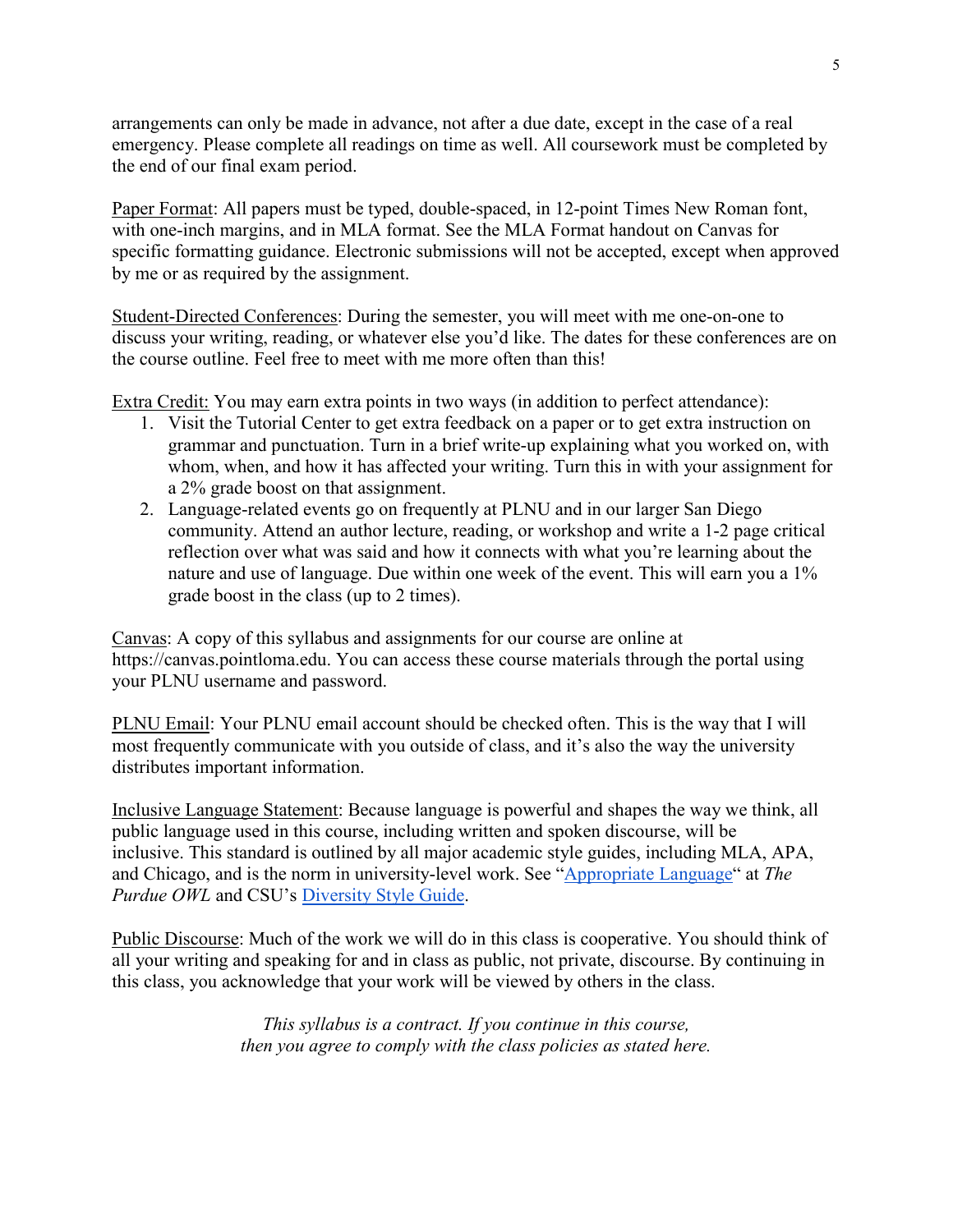# $\underline{\text{COUNSE OUTLINE}^1}$  $\underline{\text{COUNSE OUTLINE}^1}$  $\underline{\text{COUNSE OUTLINE}^1}$

| R Sept 2   | Introductions and syllabus<br>In Class: IPA, What is language?                                                                                       |
|------------|------------------------------------------------------------------------------------------------------------------------------------------------------|
| T Sept 7   | Read this syllabus<br>Sign up for Mini-Presentations<br>Begin Memorizing IPA for Standard American English (41-43)                                   |
| R Sept 9   | Read "Politics and the English Language" (handout)<br>In Class: Discussion, more IPA practice<br>*You MUST have a copy of the textbook by this date! |
| T Sept 14  | Read Chapter 1<br>Practice<br>*Memorize 9 design features of language (File 1.4)                                                                     |
| R Sept 16  | Read Chapter 2, Files 2.0–2.1<br>*Memorize IPA for SAE by this date                                                                                  |
| T Sept 21  | Read Chapter 2<br>Practice<br>In Class: Quiz (Design Features & IPA), Research Paper prompt                                                          |
| *W Sept 22 | Driftwood Creative Arts Series begins, 4:30 p.m. in ARC                                                                                              |
| R Sept 23  | Continue Chapter 2<br>*Memorize place/manner of articulation chart (52) & vowel chart (54)                                                           |
| T Sept 28  | Read Chapter 3<br>Practice                                                                                                                           |
| *W Sept 29 | Bonus Event: Poetry on Point, Colt Forum, 3-4 p.m.                                                                                                   |
| R Sept 30  | Continue Chapter 3<br>Practice                                                                                                                       |
| T Oct 5    | Read Chapter 14<br>Practice<br>In Class: Quiz (Phonetics & Phonology), Conference Sign-up                                                            |

 $\overline{a}$ 

<span id="page-5-0"></span> $<sup>1</sup>$  This schedule may be changed at the instructor's discretion.</sup>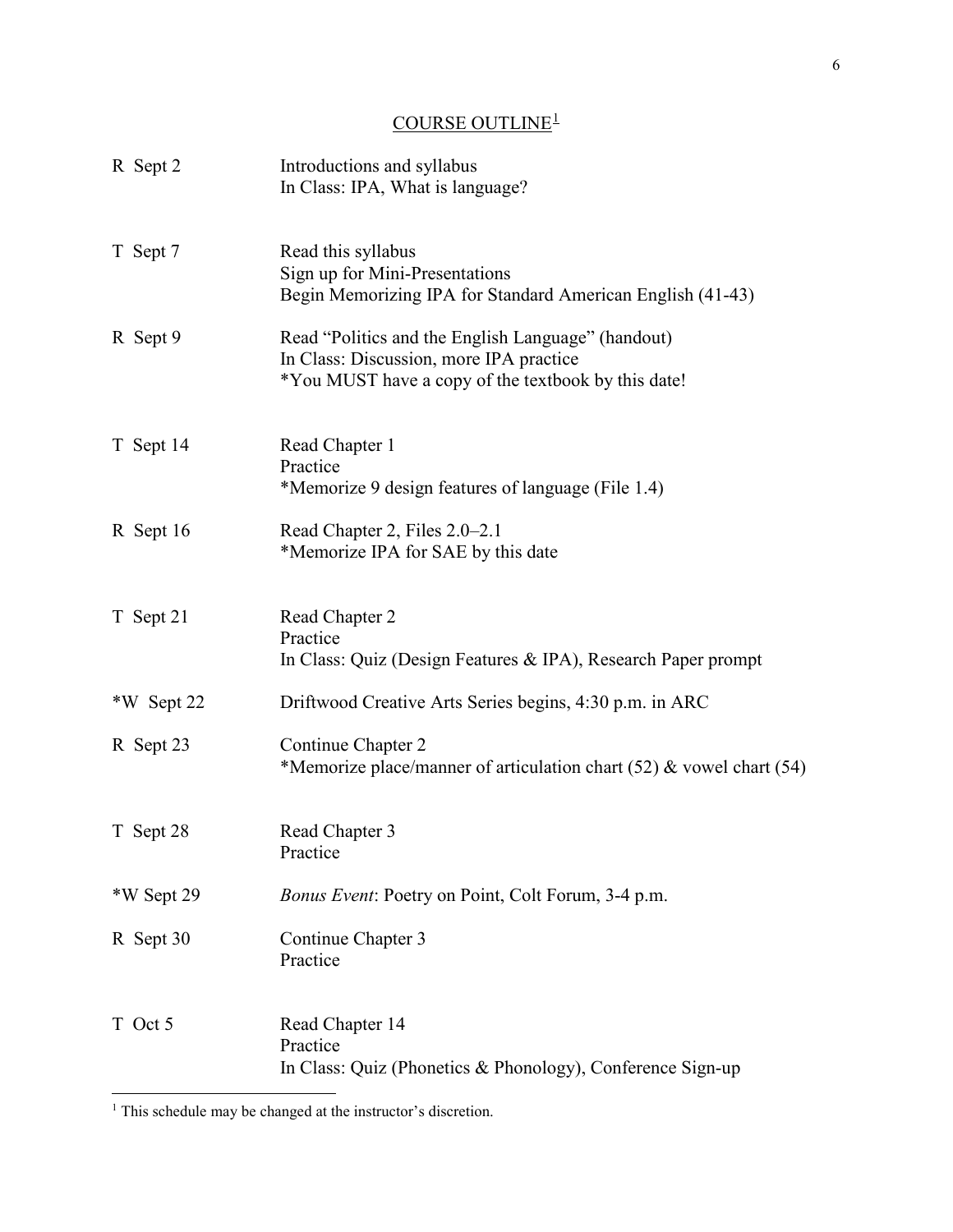| R Oct $7*$ | <b>CONFERENCES</b><br>*Happy Poetry Day!<br>Attend at least one event with guest poet Gill Sotu!<br>Workshop with Q&A, Fermanian, 3-4 p.m.<br>Performance, ARC, 7-8 p.m. |
|------------|--------------------------------------------------------------------------------------------------------------------------------------------------------------------------|
| T Oct 12   | <b>CONFERENCES</b>                                                                                                                                                       |
| R Oct 14   | Midterm Exam Review                                                                                                                                                      |
| T Oct 19   | <b>MIDTERM EXAM</b>                                                                                                                                                      |
| R Oct 21   | <b>DUE: Nerdy Language Cartoon</b><br>In Class: Cartoon Gallery & Celebration                                                                                            |
| T Oct 26   | Read Chapter 4<br><b>DUE: Research Paper Proposal</b>                                                                                                                    |
| R Oct 28   | Continue Chapter 4<br>Practice                                                                                                                                           |
| T Nov 2    | Read Chapter 5<br>Practice                                                                                                                                               |
| R Nov 4    | Read Chapter 6<br>Practice                                                                                                                                               |
| T Nov 9    | <b>Review Chapters 4-6</b><br>Research Paper check-in                                                                                                                    |
| R Nov 11   | Read Chapter 8<br>In Class: Quiz (Morphology, Syntax, Semantics)                                                                                                         |
| T Nov 16   | Read/skim Chapter 9<br><b>Chapter 8 Practice</b>                                                                                                                         |
| R Nov 18   | <b>CONFERENCES</b><br>Research & Writing Time                                                                                                                            |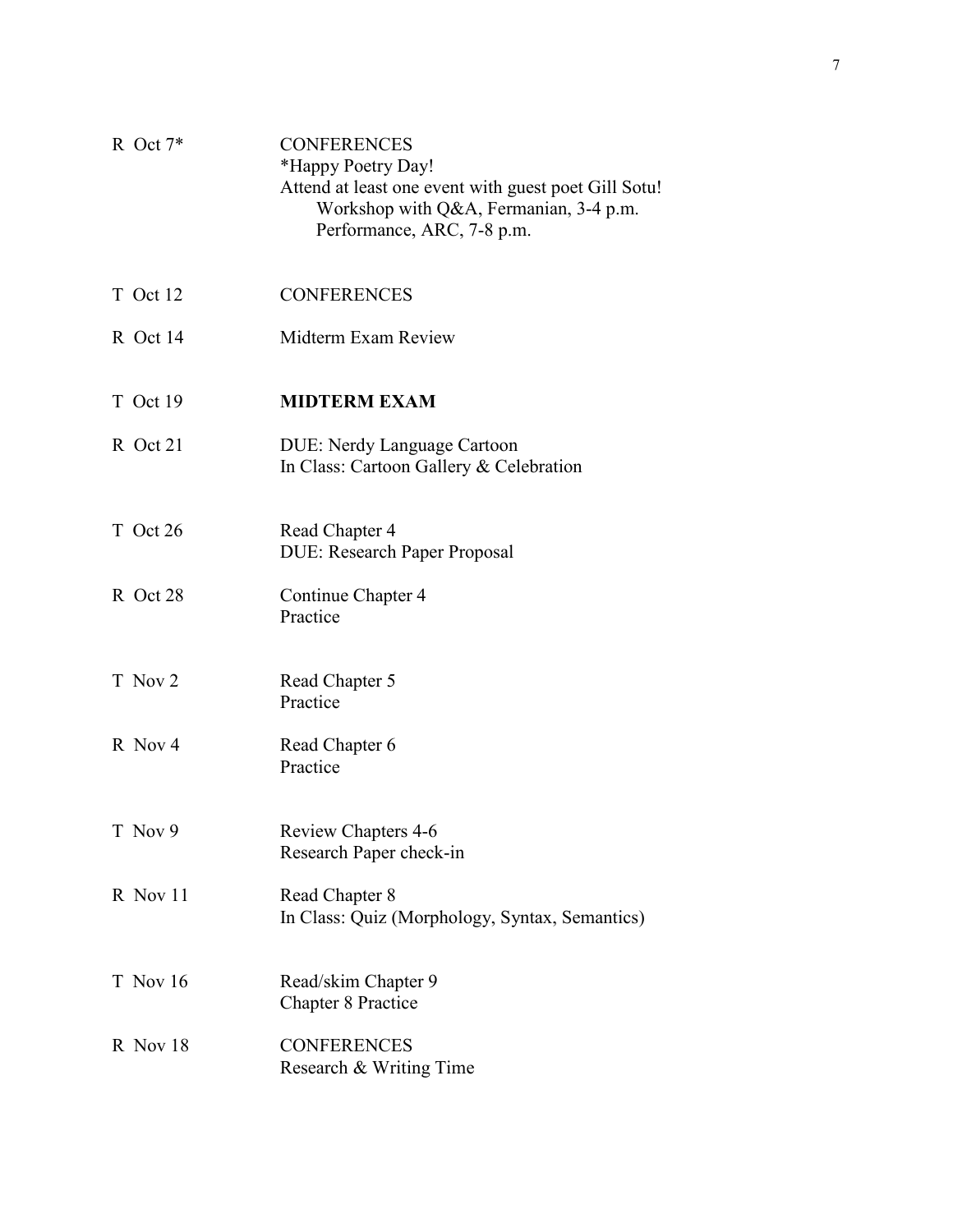| T Nov 23   | <b>CONFERENCES</b><br>Research & Writing Time                                  |
|------------|--------------------------------------------------------------------------------|
| $R$ Nov 25 | THANKSGIVING – NO CLASSES                                                      |
| T Nov 30   | Read Chapter 10<br>Practice                                                    |
| R Dec 2    | DUE: Research Paper draft<br>In Class: Discuss Research Papers (Peer Response) |
| T Dec 7    | Chapter 15<br>Practice                                                         |
| R Dec 9    | <b>DUE: Research Paper</b><br>In Class: Final Review                           |

**FINAL EXAM** Thursday, Dec 16  $10:30$  a.m.  $-1:00$  p.m. *Mandatory attendance[2](#page-7-0)*

**\_\_\_\_\_\_\_\_\_\_\_\_\_\_\_\_\_\_\_\_\_\_\_\_\_\_\_\_\_\_\_\_\_\_\_\_\_\_\_\_\_\_\_\_\_\_\_\_\_\_\_\_\_\_\_\_\_\_\_\_\_\_\_\_\_\_\_\_\_\_\_\_\_\_\_\_\_**

# **Important Statements & Policies**

## **PLNU Mission Statement**

 $\overline{a}$ 

Point Loma Nazarene University exists to provide higher education in a vital Christian community where minds are engaged and challenged, character is modeled and formed, and service becomes an expression of faith. Being of Wesleyan heritage, we aspire to be a learning community where grace is foundational, truth is pursued, and holiness is a way of life.

**LJWL Department Mission Statement:** Welcome to the Department of Literature, Journalism, Writing, and Languages. Embodying the core values of a Christian liberal arts education in the Wesleyan theological tradition, and focusing on the power of language and story to shape us and our world, the LJWL Department and programs will provide students with knowledge, skills, and experiences to equip them to understand, interpret, analyze, evaluate, and create texts as

<span id="page-7-0"></span><sup>2</sup> Successful completion of this class requires taking the final examination **on its scheduled day**. The final examination schedule is posted on the [Class Schedules](http://www.pointloma.edu/experience/academics/class-schedules) site. No requests for early examinations or alternative days will be approved.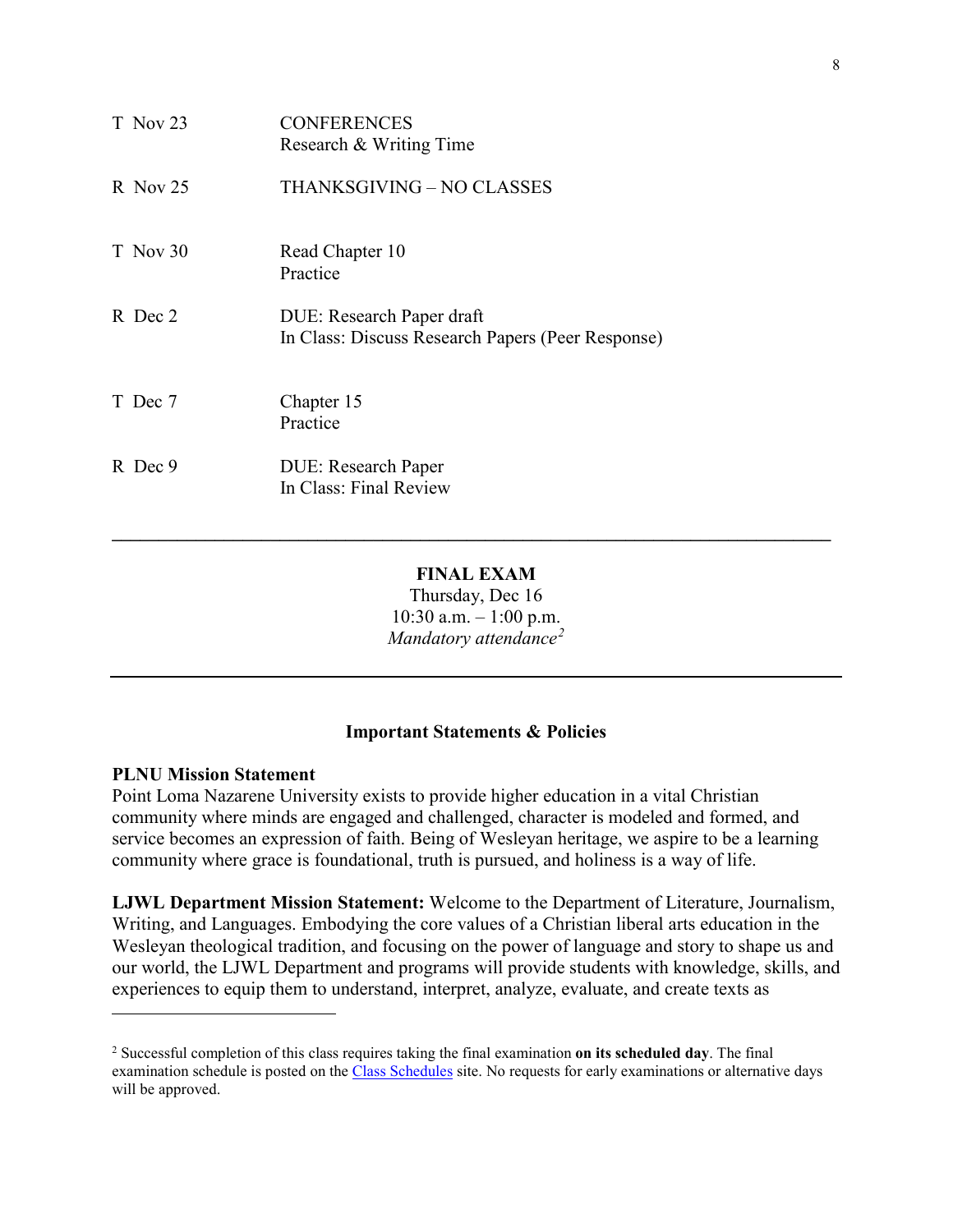linguistic and/or artistic expressions of diverse human experiences. We value reading, writing, researching, speaking, and discussing as profound means of participating in the redemptive work of God in all of creation. The following document will provide you with the information sources and information guidelines to University and Departmental policies that apply to all courses taken in this Department.

## **Final Examination Policy**

Successful completion of this class requires taking the final examination **on its scheduled day**. The final examination schedule is posted on the [Class Schedules](http://www.pointloma.edu/experience/academics/class-schedules) site. No requests for early examinations or alternative days will be approved.

## **PLNU Copyright Policy**

Point Loma Nazarene University, as a non-profit educational institution, is entitled by law to use materials protected by the US Copyright Act for classroom education. Any use of those materials outside the class may violate the law.

## **PLNU Academic Honesty Policy**

Students should demonstrate academic honesty by doing original work and by giving appropriate credit to the ideas of others. Academic dishonesty is the act of presenting information, ideas, and/or concepts as one's own when in reality they are the results of another person's creativity and effort. A faculty member who believes a situation involving academic dishonesty has been detected may assign a failing grade for that assignment or examination, or, depending on the seriousness of the offense, for the course. Faculty should follow and students may appeal using the procedure in the university Catalog. See [Academic Policies](http://catalog.pointloma.edu/content.php?catoid=18&navoid=1278) for definitions of kinds of academic dishonesty and for further policy information.

*Note*: For our class's purposes, writing is collaborative, and writers share and borrow from each other all the time. There are ways to do this that are acceptable (such as taking suggestions from professors and peers), but there are also ways to use other people's ideas or words in a way that is considered plagiarism (such as passing off somebody else's work as your own). We will discuss this further in class.

## **PLNU Academic Accommodations Policy**

PLNU is committed to providing equal opportunity for participation in all its programs, services, and activities. Students with disabilities may request course-related accommodations by contacting the Educational Access Center (EAC), located in the Bond Academic Center [\(EAC@pointloma.edu](mailto:EAC@pointloma.edu) or 619-849-2486). Once a student's eligibility for an accommodation has been determined, the EAC will issue an academic accommodation plan ("AP") to all faculty who teach courses in which the student is enrolled each semester.

PLNU highly recommends that students speak with their professors during the first two weeks of each semester/term about the implementation of their AP in that particular course and/or if they do not wish to utilize some or all of the elements of their AP in that course. Students who need accommodations for a disability should contact the EAC as early as possible (i.e., ideally before the beginning of the semester) to assure appropriate accommodations can be provided. It is the student's responsibility to make the first contact with the EAC.